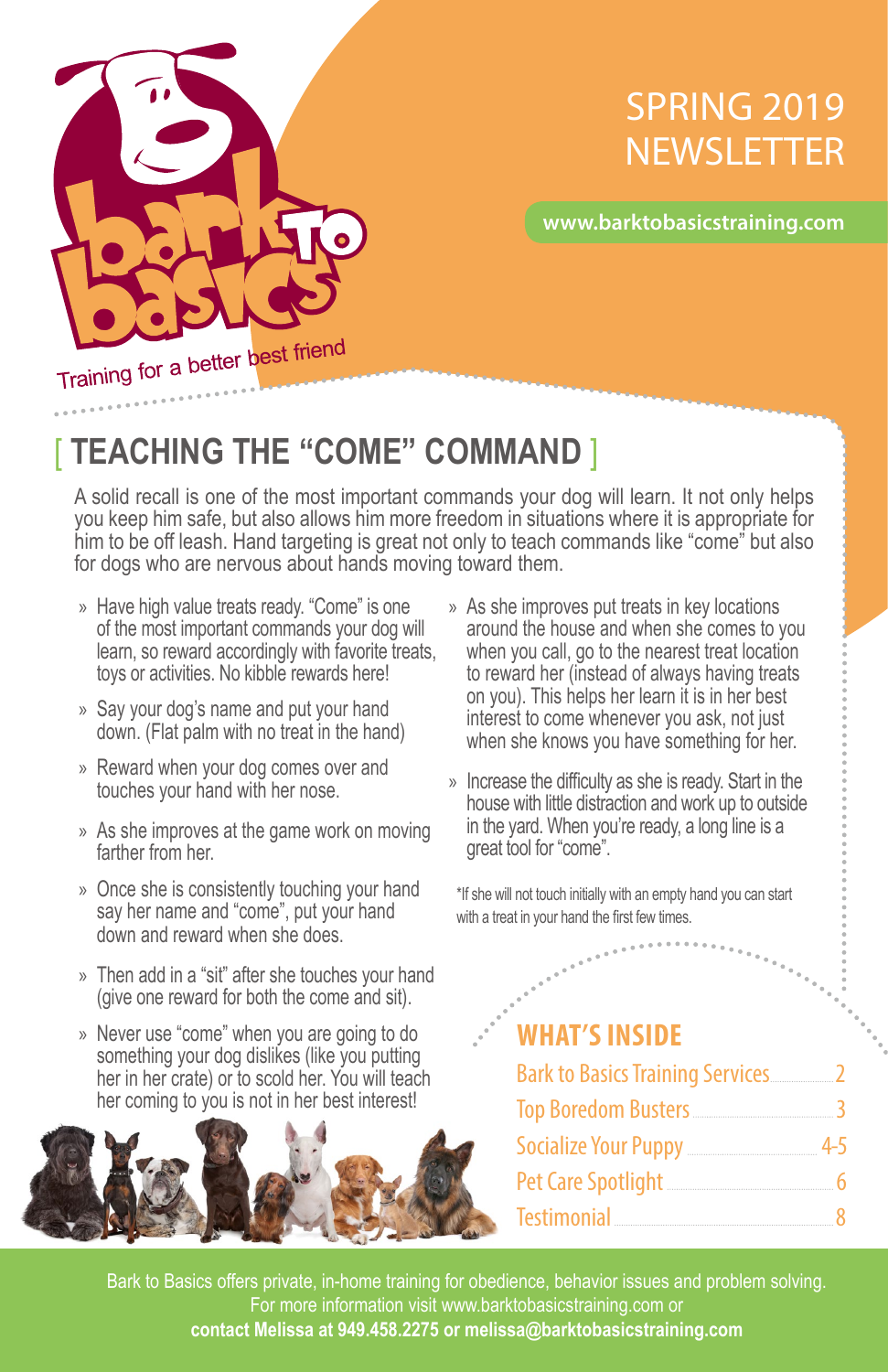### [ **BARK TO BASICS TRAINING SERVICES** ]

- » Private, in-home dog training. Get the one-on-one attention of your trainer!
- » Basic and advanced obedience
- » Problem solving (barking, play biting, jumping, house training and more)
- » Aggression
- » Separation Anxiety
- » New puppy training
- » Specializing in rescue dogs (discount available)
- » CPDT certified trainer with 10+ years experience and a psychology degree
- » Serving all of Orange County

### **BARK TO BASICS PET CARE SERVICES**

- » Experienced, bonded and insured pet sitters
- » In-home pet sitting including overnight care
- » Boarding
- » Dog walking services
- » Serving Orange County from Newport Beach to San Clemente

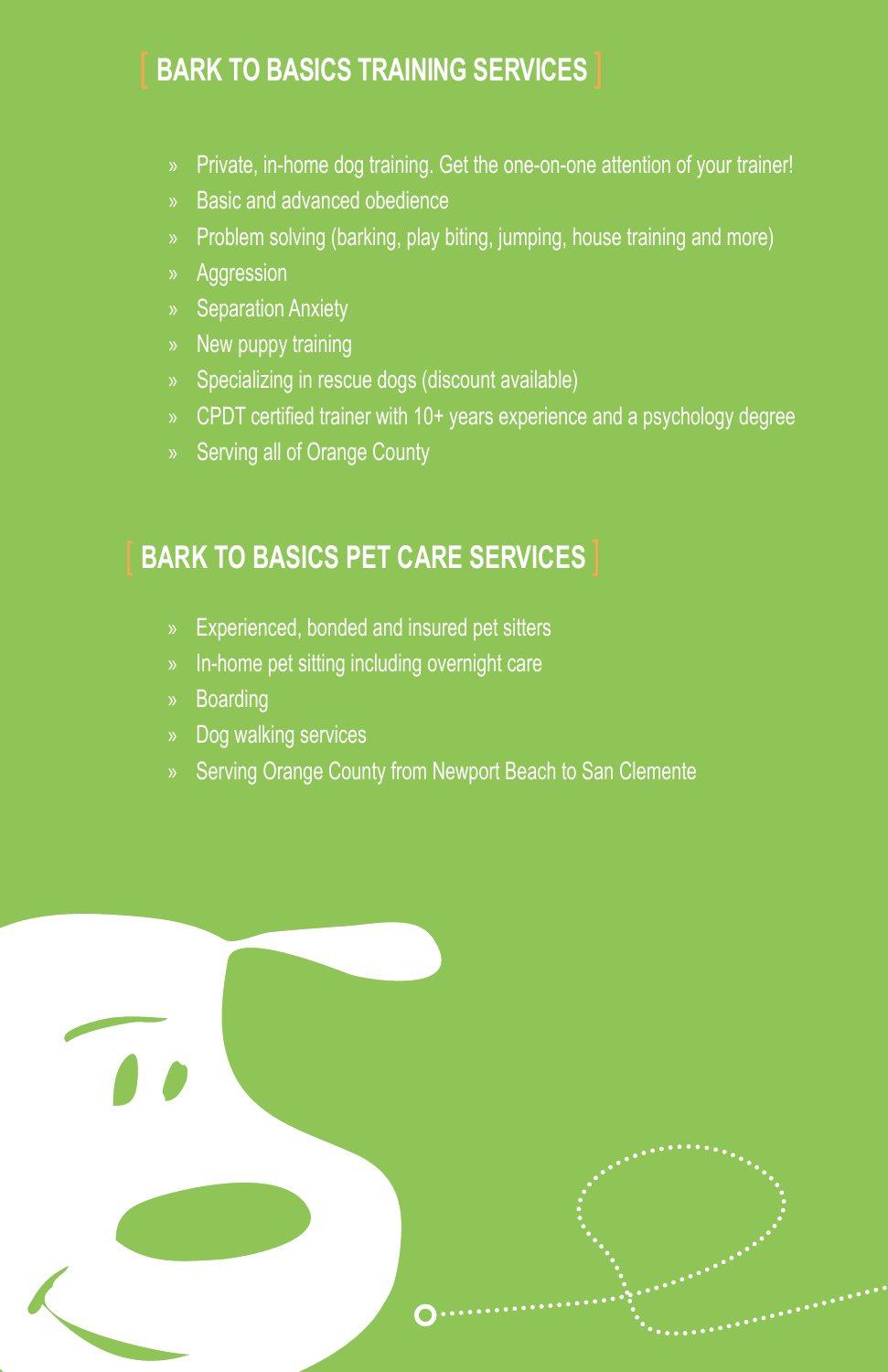A tired dog is a happy and well-behaved one - while lack of exercise and mental stimulation can lead to a variety of problem behaviors like excessive barking, destructive behavior, jumping, and even leash reactivity and anxiety. Try the tips below to keep the boredom blues away.

» **FOOD TOYS** – food toys come in all shapes and sizes so your options are endless. Start with easier to figure out toys and progress to more difficult ones as your dog excels. Kongs can be stuffed with peanut butter and frozen; puzzles can hide small training treats and toys like the Kibble Nibble can be used to feed your dog his regular meals. In addition to exercise, dogs need mental stimulation to be truly content, especially breeds who were designed to do a job.



» **PROPER EXERCISE** – exercise is crucial! Shoot for at least 60 minutes for young, active breeds, or 30 minutes for seniors or mellow pups. Exercise not only provides much needed physical activity, getting out in the world is also great for socialization and mental stimulation. Imagine how you would feel if every day consisted of being stuck inside your house and backyard – cabin fever anyone? In almost all cases when I work with families who are experiencing behavior issues with their dogs, they are not getting proper exercise. Good behavior and exercise go hand in hand. **No time to walk your dog? Our team of pet care professionals can help!** 

- » **CHEWS** Himalayan Chews, Bully Sticks and split antlers are great ways to give your dog something to do that requires very little on your part, and encourages him to entertain himself while you are tied up with other things. Dogs of all ages have a strong desire to chew.
- » **TRAINING** spending time each day on training will keep your dog on his toes and best behavior. If you have a dog who gets bored easily work on a new trick or command each week. Incorporate training into your every-day activities like when playing with your pup, before meals and on walks. Remember, short consistent sessions are better than a sporadic long session here and there.

» **PLAY TIME** – take the time to play with your dog (it's good for both of you)! Tug (with rules and boundaries) or a game



3

of fetch can not only take the edge off boredom but helps with bonding. Rotating your dog's toys every few weeks if she is easily bored makes a big difference.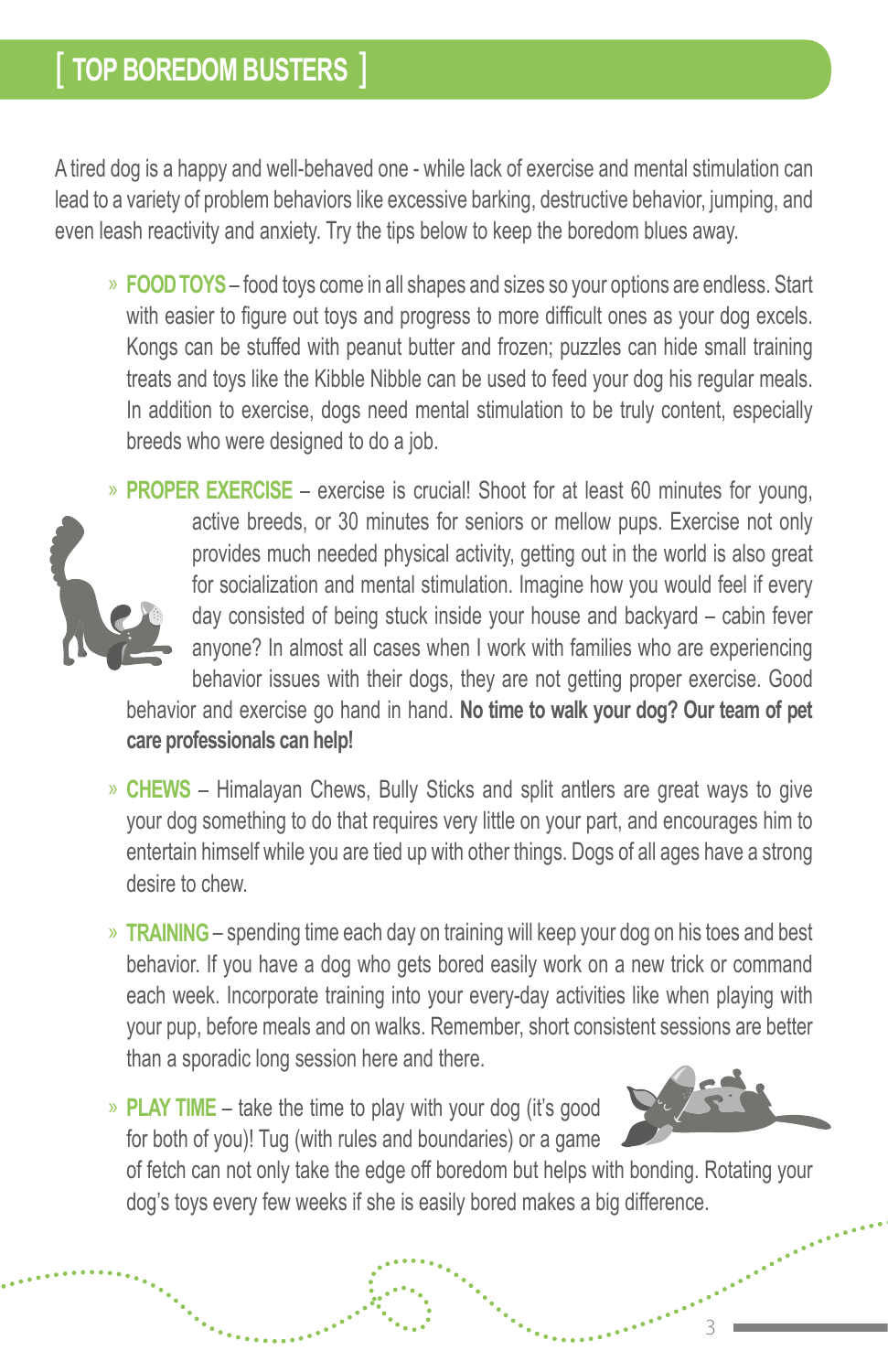### **Safely Socialize Your Puppy Now for a Well-Adjusted Dog Later**

New puppy parents have lots of things on their minds when it comes to their pups. How to potty train them, stop the play biting and teach them to sit and come. These are all important skills your pup should learn, but one vital skill to having a happy, confident and well-adjusted dog is often overlooked – socialization!

Between two and four months old your puppy is in a critical period for socialization. While the window doesn't suddenly close after this time, having him experience new things at this point is crucial. The older your puppy gets the harder it is to have an impact on his worldview, and pups who miss out on this can end up with serious issues – fears, aggression, reactivity and generalized anxiety.

Veterinarians often recommend keeping your dog inside and not socializing until all shots are complete. While the risk of contracting life-threatening diseases is real, keeping your puppy from interacting with the outside world can lead to devastating behavior issues later.

Your puppy will not likely be fully vaccinated during his critical socialization window, but fear not, you can still socialize safely!

> **For more information and pricing visit www.barktobasicstraining.com or call 949.458.2275 for your FREE phone consultation.**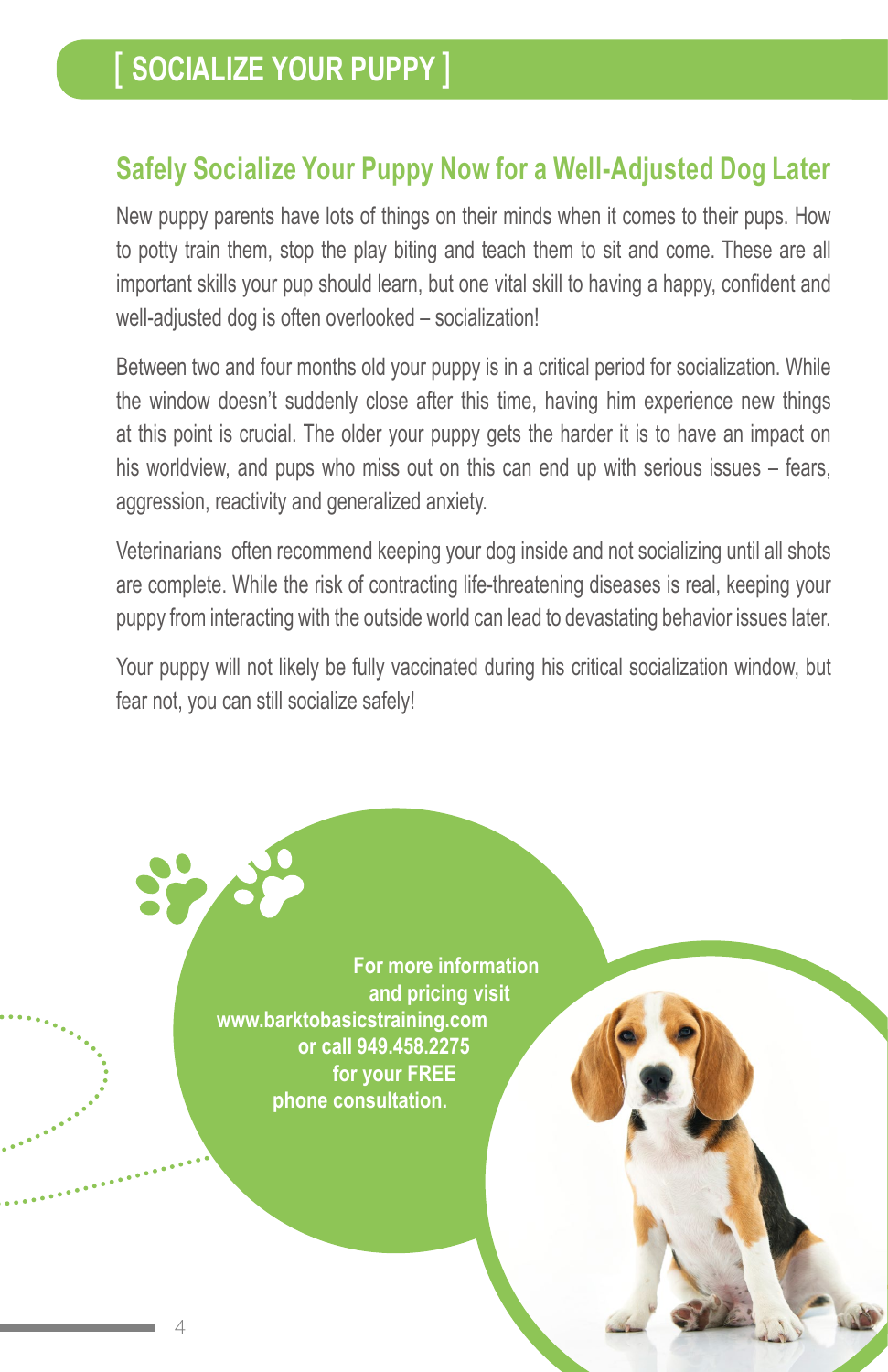- » **Invite guests over to your house.** Try to introduce your pup to people of all ages, sexes, shapes and sizes. Ask your guests to toss your pup a few treats or his favorite toy when they arrive (your pup will learn new people coming into your home means great things for him).
- » **Socialize your puppy with known, healthy, vaccinated and well-adjusted dogs at your house or theirs.** Again the rule applies – shoot for all ages, breeds and sizes. If your puppy only meets one kind of dog he will get used to that kind of dog, but that does not necessarily generalize to all the dogs he will meet down the road! Puppy owners tend to introduce their puppies to other pups, and while this should be done it is important to also introduce him to adult dogs. Adults are better at teaching your puppy what appropriate social interactions look like.
- » **Avoid introducing your puppy to dogs who are reactive, aggressive or inappropriate with other dogs.** Your pup could not only have a scary experience that could stick with him for life, but he may pick up bad habits.
- » **Take your pup for outings in the car** this can help ensure comfy road trips later!
- » **Bring your pup to dog-friendly places and carry him, or set him up on a blanket or bench to watch the world go by.** You want him to experience things like traffic, strollers, bikes and shopping carts.
- » **To avoid the risk of serious illnesses do not take your pup to dog parks or other places where there is urine or feces from unknown dogs.**
- » **Take your pup to friend's and family's homes.** Introducing him to a variety of new environments is key.
- » **Enroll in a puppy class!** Socialization classes are a great place for your pup to interact with new people and dogs, and reputable facilities will check to ensure pups are appropriately vaccinated and disease-free for their ages.

Socialization is key to having a happy family member who is a pleasure to be around. Talk to your vet about your desire to properly socialize your puppy. Another option is to titer test your puppy (a blood test done about three weeks after shots) to determine if your pup shows protective antibodies to the diseases you are vaccinating against.

5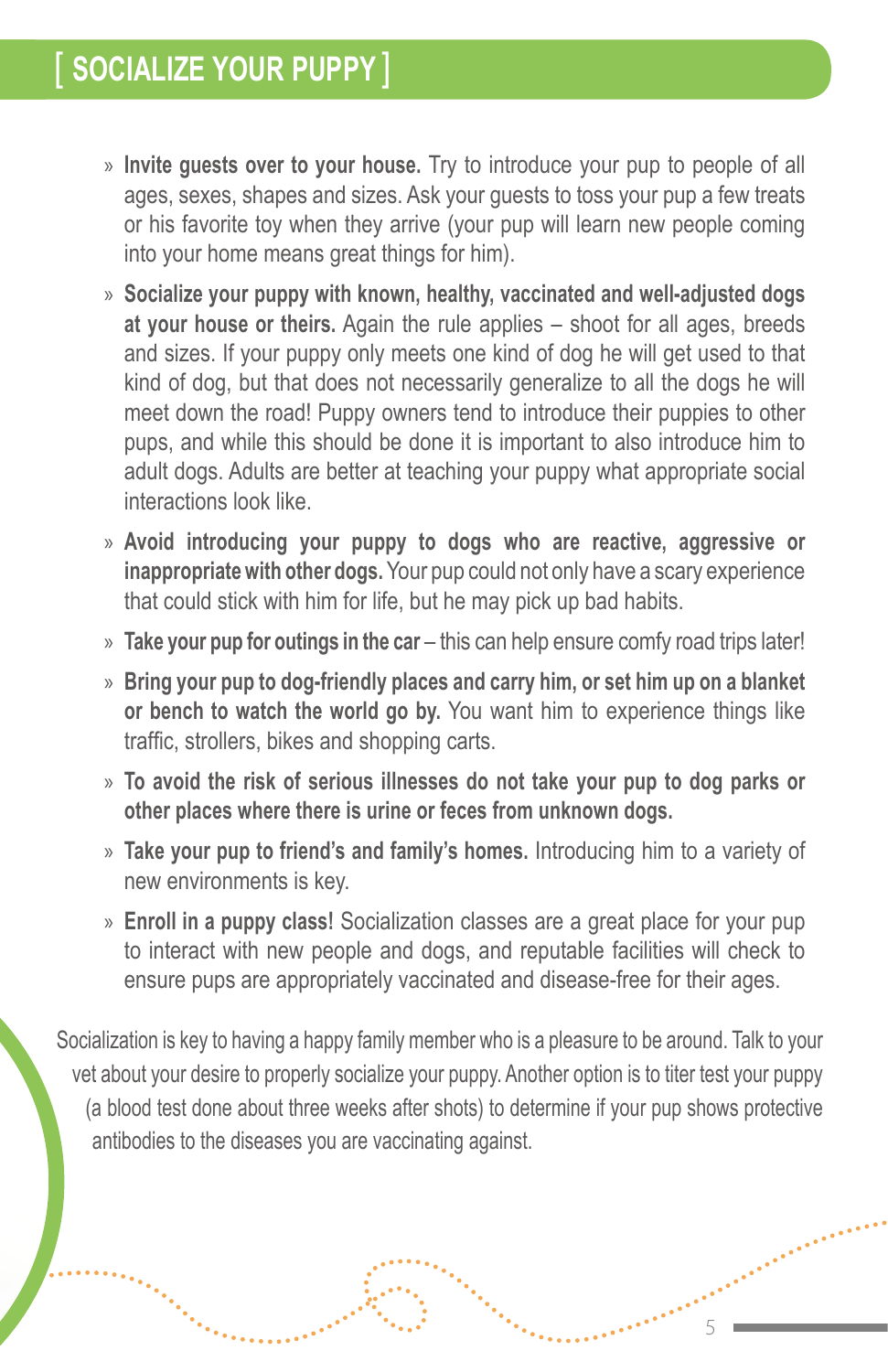## [ **PET CARE SPOTLIGHT - MICHELLE** ]





Hi! My name is Michelle Montoya and I am so excited to be a part of the Back to Basics team! I have an extensive background in animal care, including 13 years taking care of the animals at Disneyland. I have worked with animals of all kinds - dogs, cats, horses, livestock, reptiles and exotics. I have a variety of fur babies of my own, including Chihuahuas, a Pit Bull, a Cane Corso, a Sulcuta Tortoise and a beautiful mare. I am so looking forward to meeting you and your fur babies!

*My name is Amy. We have two four-year-old pug/golden retriever mix pups. They are litter mates with a ton of energy! I have always been extremely anxious about leaving my dogs with dog walkers/sitters, however, Melissa and her team have consistently put my fears at ease. We started with training from Melissa, which was extremely helpful. Kathryn and Rachel have been exceptional in helping us with our overnights, and Judee has also been great helping from time to time. Everyone at Bark to Basics is wonderful!!* 

*Michelle walks our girls every week Monday through Friday. She is extremely dependable, and her love for them shows in her care. It is obvious she is an animal lover and has a gentle approach when caring for them. I was comforted knowing she has a long history of caring for animals, and instantly felt at ease when we met her. Our pups seem very relaxed and happy after she has come to walk and play with them. She always texts me promptly if there is ever a concern and keeps me updated on how they are doing. I would highly recommend her to anyone!* 

> *- Amy M. with Babs and Maddie*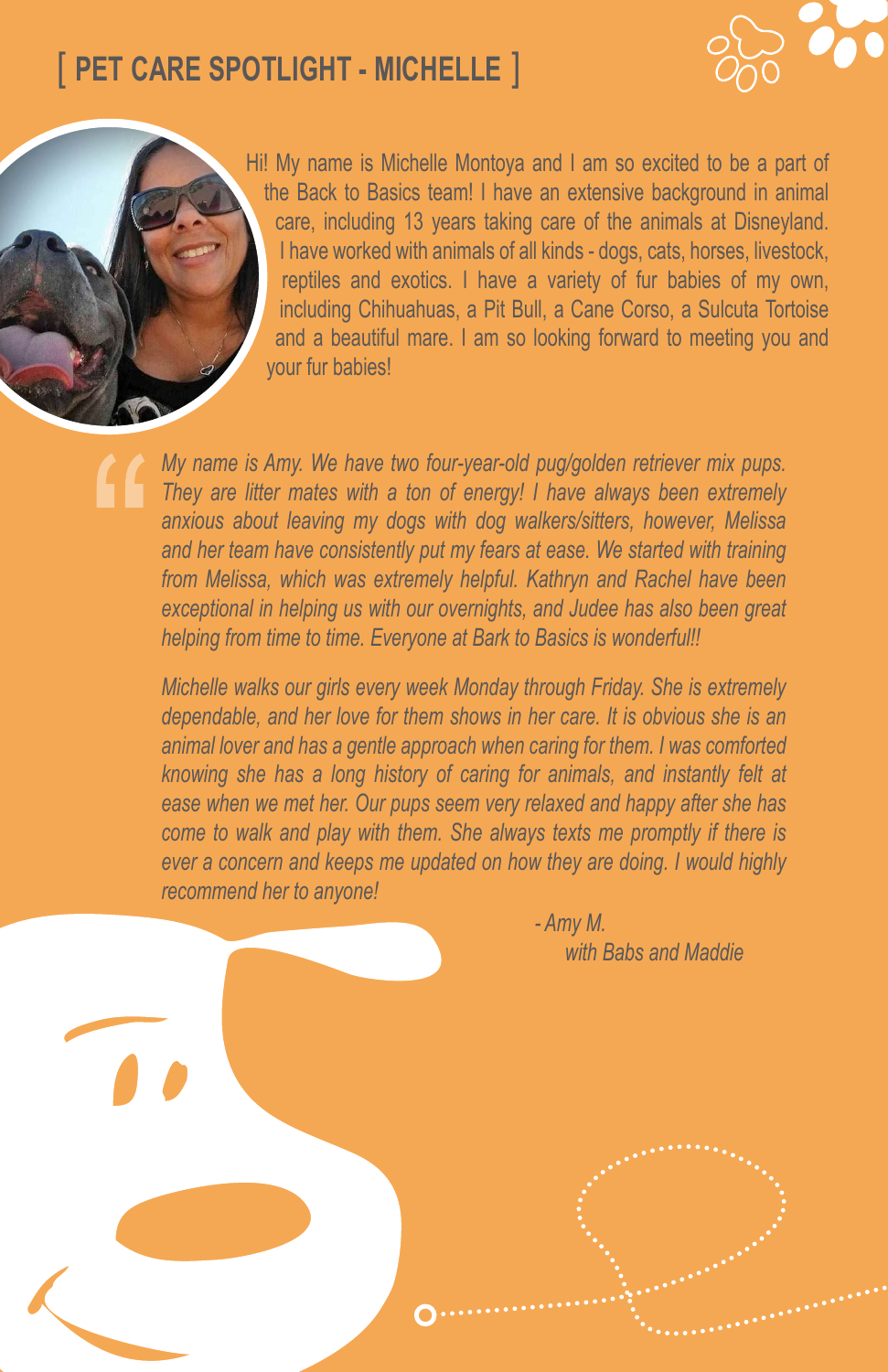# [ **ABOUT** ]

#### **Melissa Ruthenbeck-Chiaramonte, CPDT-KA, Owner/Trainer**

I've had a long-standing love affair with dogs going back as far as I can remember. I made my parents promise to bring a puppy home when I turned 10, they agreed thinking I would forget, and when I didn't, we got Ranger!

I started working with animals when I was 12, volunteering at the local humane society – walking and spending time with the dogs. As I got older my passion for helping dogs evolved into working with shelters and rescues, and earning a psychology degree from Drake University, where I studied

animal learning and behavior. After spending time working with veterinarians, rescues and well-respected trainers I became a certified by the Certification Council of Pet Dog Trainers, as well as an insured member of the Association of Pet Dog Trainers.

Over time I realized many of the dogs in shelters are there because of solvable behavior problems and decided I wanted to dedicate my life to changing theirs. I'm currently the President of Basset Hound Rescue of Southern California, where I also provide behavioral evaluations and treatment plans for the hounds who come into our care, and help my foster dogs increase their adaptability with training.

I have an extensive background in rescue work (as well as fearful dogs) and understand the specific needs of newly adopted dogs. I specialize in solving problem behavior, from aggression to separation anxiety and I also enjoy helping adoptive families work through issues and bond with their new family member.

I use positive reinforcement based training techniques (treats, toys, praise), paired with learning theory to help you learn how to effectively communicate with your dog so you can live together happily.

I live in Mission Viejo with my husband, Paul, and our two rescued bassets, Wilbur and Mia, as well our foster hounds. In addition to continuing education in training and behavior I also spend time studying canine nutrition, vaccination and holistic care.

7